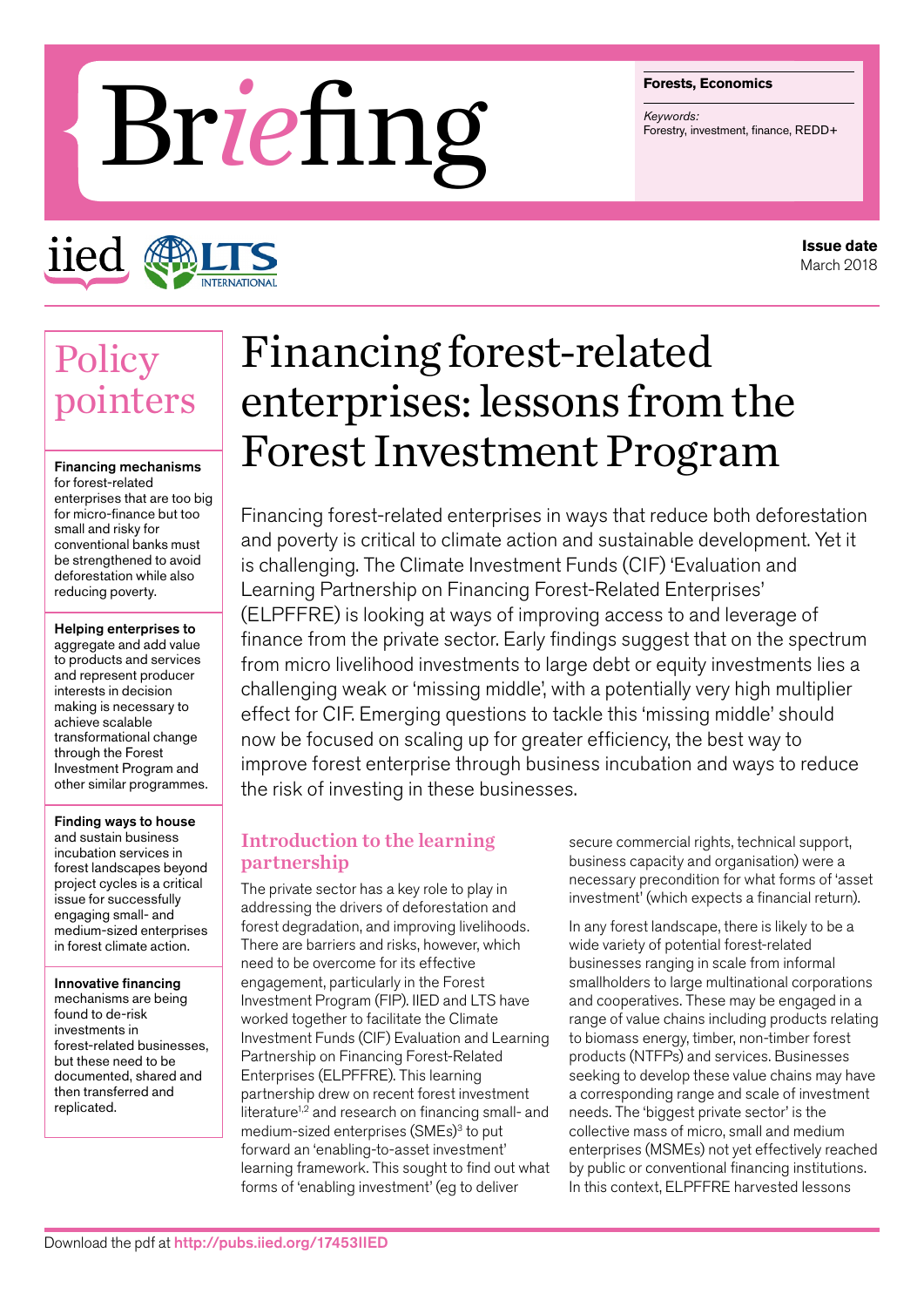from different types and models of financing tested in the FIP, as well as non-CIF investments, aiming to apply learning to ongoing and planned forest investments. Currently

# *There are risk-takers out there committed to business incubation of local producer groups*

21 countries have developed FIP investment plans that include enabling investments to the private sector through policy and institutional work and capacity development.

# Emerging learning and questions on scaling-up

Invest in the weak or 'missing middle' (see Figure 1). Overcoming barriers in this sector has been widely discussed.4,5,6,7 While categories of investment are imprecise and often overlapping, complicating accurate quantification, the general pattern of financing models within the FIP is dominated by investment in the micro/alternative livelihood income-generating activities (approximately 53%) and in improving the enabling environment (policy and capacity) (approximately 41%). Across the portfolio, less than 3% of investment goes to technical assistance and business incubation tailored to SMEs and only the same to concessional loans blended with market-rate capital for large-scale lead firms, mainly to promote forest plantations.

Clearly, FIP is prioritising investments to develop a conducive policy environment for bankable businesses. It is also investing heavily in the micro/alternative livelihood scale of the private sector spectrum. The expectation is that this will be sustainable and take pressure off forests but will it outlast the project support? Investment in the large scale and in the small and medium scale is taking place but at a much lower intensity. FIP has an opportunity to build on this foundation by reaching into the weak or 'missing middle' for transformational change. Developing this is important for scaling-up, formalising revenues from, and incentivising sustainability for, a growing set of alternative livelihood businesses, as well as providing opportunities for large-scale companies to extend further down the supply chain.

Support aggregators. Aggregation is a key tool to break into the weak or 'missing middle'. Building a complete understanding of how smallholders might best organise to facilitate access to value chains and markets (timber, cocoa or NTFPs) is an integral part of financing and implementing sustainable enterprises and there are UN programmes focused on strengthening organisations from whom

lessons could be learned (eg Forest and Farm Facility — FFF).

Provide the right incentives. Profit sharing and the sale of carbon credits can be attractive to intermediaries who then act as aggregators and guarantors of conventional investments into sustainable land use (eg cocoa in Peru overseen by Athelia). Access to capital brokered by such intermediaries can be a powerful incentive for smallholders to aggregate into group enterprises (eg the AIDER cooperative in Peru) with strong sustainability imperatives. While the country study in Lao PDR indicated past challenges of producers honouring supply agreements, this only highlights the need to invest in capacity building to ensure compliance.

#### Better understand out-grower schemes.

Investment in this weak or 'missing middle' is complicated because it is usually only large-scale lead firms that comply with the good business practices required by multilateral development lending banks. The expectation, particularly in the plantations, is that these firms then engage SMEs in out-grower schemes. But are such investments effective in stimulating engagement of SMEs and reducing the transaction costs of including them in the value chains?

The context and enabling factors for scaling-up in a country may be different so adaptive learning is important. An emerging question around scaling up might be:

• How can multi-tiered organisations be created that group local producers, aggregate, add value to and market their products, and represent their interests with decision makers?

# Emerging learning and questions on business incubation

## Support local business incubators.

Combining technical support with business capacity development for producers requires local business support to ensure integrated environmental, technical and business knowledge is passed on to producers. Training and accreditation of this kind will help build a service provider network. This can be backed by grant or loan conditionalities to producers for good technical and environmental practice, such as in the Sawlog Production Grant Scheme (SPGS) in Uganda overseen by Unique.

There are risk-takers out there committed to business incubation of local producer groups. An emerging learning question might be:

• In what institutional formats (government, NGO, private for profit, producer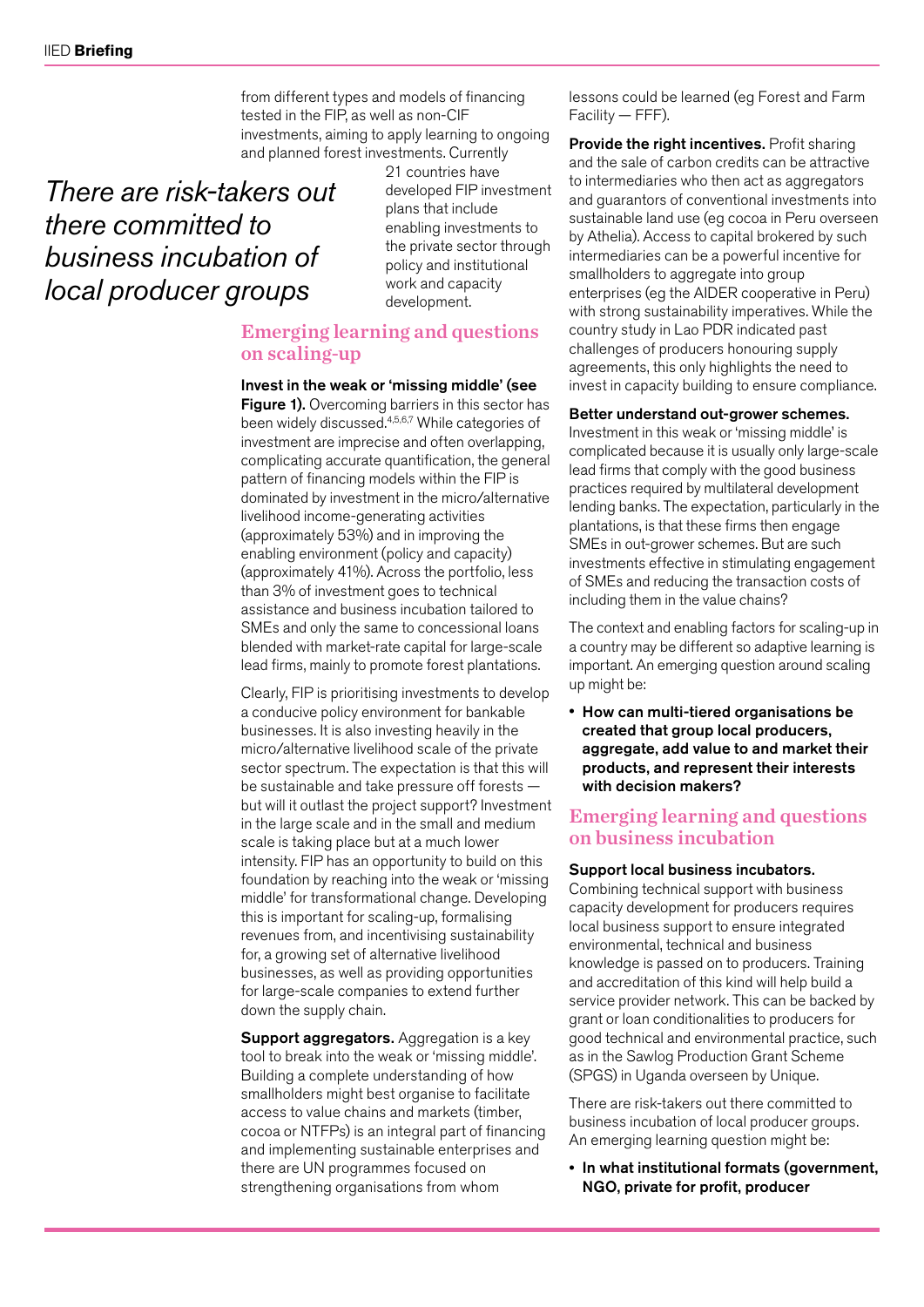

## organisation) could business incubation be made both sustainable and accessible to those in forest landscapes?

# Emerging learning and questions on de-risking

Establish public-private partnership. There are many risks in forestry-related investment: resource related  $-$  slow growth of high value timber species, fire, pests and diseases; revenue related — scale and technology availabilities and efficiencies; relationship related — market and business network information, and so on. Mitigating these risks calls for parallel financing of research and development. Public-private partnerships are particularly well placed to use FIP to strengthen the capacity to reduce risks through building technical and business knowhow in MSMEs.